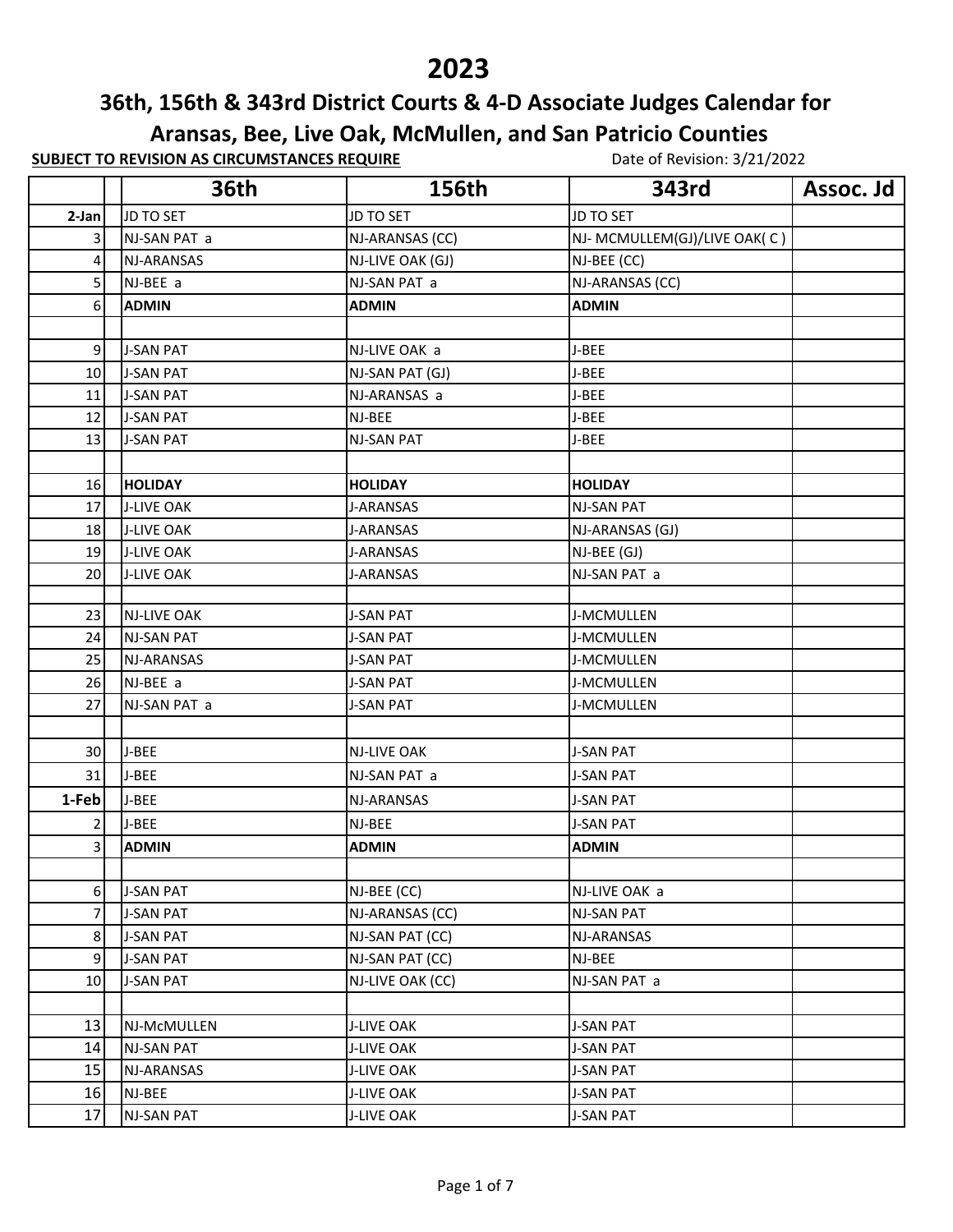|                | <b>36th</b>       | 156th             | 343rd                          | Assoc. Jd |
|----------------|-------------------|-------------------|--------------------------------|-----------|
| 20             | JD TO SET         | JD TO SET         | <b>JD TO SET</b>               |           |
| 21             | NJ-BEE (CC)       | <b>NJ-SAN PAT</b> | DISTRICT COURT RESERVED        |           |
| 22             | NJ-LIVE OAK (CC)  | NJ-ARANSAS a      | DISTRICT COURT RESERVED        |           |
| 23             | NJ-ARANSAS (CC)   | NJ-BEE            | <b>DISTRICT COURT RESERVED</b> |           |
| 24             | NJ-BEE (CC)       | NJ-SAN PAT a      | DISTRICT COURT RESERVED        |           |
|                |                   |                   |                                |           |
| 27             | <b>J-ARANSAS</b>  | <b>J-SAN PAT</b>  | NJ-MCMULLEN a /LIVE OAK        |           |
| 28             | <b>J-ARANSAS</b>  | <b>J-SAN PAT</b>  | NJ-BEE                         |           |
| 1-Mar          | <b>J-ARANSAS</b>  | <b>J-SAN PAT</b>  | NJ-ARANSAS a                   |           |
| 2              | J-ARANSAS         | <b>J-SAN PAT</b>  | NJ-SAN PAT a                   |           |
| $\overline{3}$ | <b>ADMIN</b>      | <b>ADMIN</b>      | <b>ADMIN</b>                   |           |
|                |                   |                   |                                |           |
| 6              | NJ-LIVE OAK a     | J-BEE             | J-ARANSAS                      |           |
| 7              | <b>NJ-SAN PAT</b> | J-BEE             | <b>J-ARANSAS</b>               |           |
| 8              | NJ-ARANSAS        | J-BEE             | J-ARANSAS                      |           |
| 9              | NJ-BEE            | J-BEE             | J-ARANSAS                      |           |
| 10             | NJ-SAN PAT a      | J-BEE             | <b>J-ARANSAS</b>               |           |
|                |                   |                   |                                |           |
| 13             | <b>J-SAN PAT</b>  | NJ-MCMULLEN a     | <b>J-LIVE OAK</b>              |           |
| 14             | <b>J-SAN PAT</b>  | <b>NJ-SAN PAT</b> | <b>J-LIVE OAK</b>              |           |
| 15             | <b>J-SAN PAT</b>  | NJ-ARANSAS        | <b>J-LIVE OAK</b>              |           |
| 16             | <b>J-SAN PAT</b>  | NJ-BEE a          | <b>J-LIVE OAK</b>              |           |
| 17             | <b>J-SAN PAT</b>  | NJ-SAN PAT a      | <b>J-LIVE OAK</b>              |           |
|                |                   |                   |                                |           |
| 20             | J-BEE             | <b>J-SAN PAT</b>  | <b>NJ-LIVE OAK</b>             |           |
| 21             | J-BEE             | <b>J-SAN PAT</b>  | <b>NJ-SAN PAT</b>              |           |
| 22             | J-BEE             | J-SAN PAT         | NJ-ARANSAS                     |           |
| 23             | J-BEE             | <b>J-SAN PAT</b>  | NJ-BEE                         |           |
| 24             | J-BEE             | <b>J-SAN PAT</b>  | NJ-SAN PAT a                   |           |
|                |                   |                   |                                |           |
| 27             | NJ-LIVE OAK       | J-MCMULLEN        | <b>J-SAN PAT</b>               |           |
| 28             | NJ-SAN PAT        | J-MCMULLEN        | J-SAN PAT                      |           |
| 29             | NJ-ARANSAS a      | J-MCMULLEN        | <b>J-SAN PAT</b>               |           |
| 30             | NJ-BEE            | J-MCMULLEN        | <b>J-SAN PAT</b>               |           |
| 31             | NJ-SAN PAT a      | J-MCMULLEN        | <b>J-SAN PAT</b>               |           |
|                |                   |                   |                                |           |
| 3-Apr          | J-ARANSAS         | NJ-LIVE OAK       | <b>J-SAN PAT</b>               |           |
| 4              | J-ARANSAS         | <b>NJ-SAN PAT</b> | <b>J-SAN PAT</b>               |           |
| 5              | J-ARANSAS         | NJ-ARANSAS        | J-SAN PAT                      |           |
| 6              | J-ARANSAS         | NJ-BEE a          | <b>J-SAN PAT</b>               |           |
| 7              | <b>HOLIDAY</b>    | <b>HOLIDAY</b>    | <b>HOLIDAY</b>                 |           |
|                |                   |                   |                                |           |
| 10             | NJ-BEE (CC)       | J-BEE             | NJ-LIVE OAK                    |           |
| 11             | NJ-LIVE OAK (CC)  | J-BEE             | <b>NJ-SAN PAT</b>              |           |
| 12             | NJ-SAN PAT (CC)   | J-BEE             | NJ-ARANSAS                     |           |
| 13             | <b>NJ-SAN PAT</b> | J-BEE             | NJ-BEE                         |           |
| 14             | <b>ADMIN</b>      | <b>ADMIN</b>      | <b>ADMIN</b>                   |           |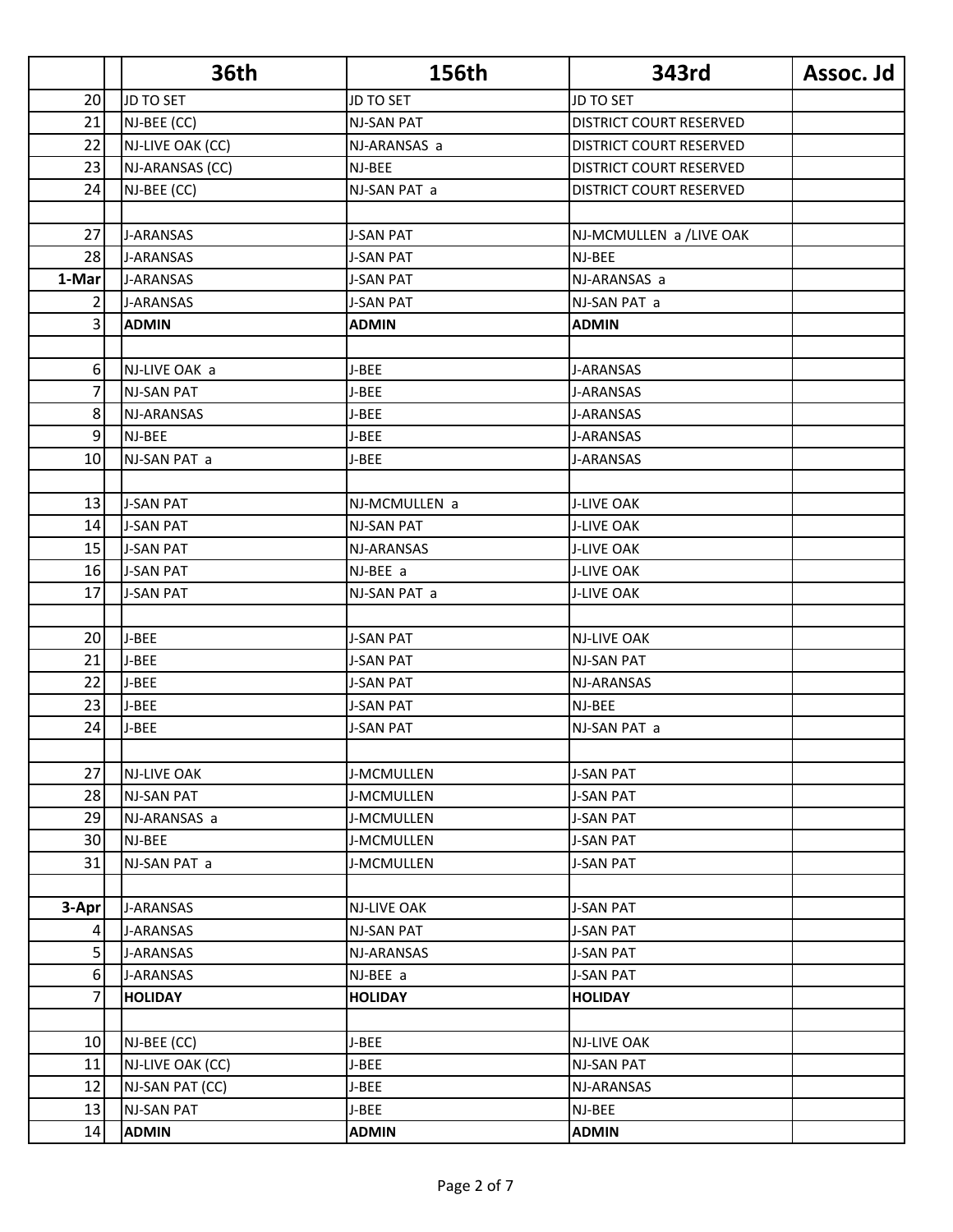|                | <b>36th</b>                | 156th                      | 343rd                      | Assoc. Jd |
|----------------|----------------------------|----------------------------|----------------------------|-----------|
| 17             | <b>REGIONAL CONFERENCE</b> | <b>REGIONAL CONFERENCE</b> | <b>REGIONAL CONFERENCE</b> |           |
| 18             | <b>REGIONAL CONFERENCE</b> | <b>REGIONAL CONFERENCE</b> | <b>REGIONAL CONFERENCE</b> |           |
| 19             | JD TO SET                  | <b>JD TO SET</b>           | JD TO SET                  |           |
| 20             | JD TO SET                  | <b>JD TO SET</b>           | <b>JD TO SET</b>           |           |
| 21             | NJ-LIVE OAK a              | NJ-MCMULLEN                | NJ-SAN PAT a               |           |
|                |                            |                            |                            |           |
| 24             | <b>J-LIVE OAK</b>          | JD TO SET                  | <b>J-SAN PAT</b>           |           |
| 25             | <b>J-LIVE OAK</b>          | <b>NJ-SAN PAT</b>          | <b>J-SAN PAT</b>           |           |
| 26             | <b>J-LIVE OAK</b>          | NJ-ARANSAS a               | <b>J-SAN PAT</b>           |           |
| 27             | <b>J-LIVE OAK</b>          | NJ-BEE                     | <b>J-SAN PAT</b>           |           |
| 28             | <b>J-LIVE OAK</b>          | NJ-SAN PAT a               | <b>J-SAN PAT</b>           |           |
|                |                            |                            |                            |           |
| 1-May          | <b>J-ARANSAS</b>           | <b>J-SAN PAT</b>           | NJ-LIVE OAK a              |           |
| 2              | <b>J-ARANSAS</b>           | <b>J-SAN PAT</b>           | NJ-SAN PAT a               |           |
| 3              | J-ARANSAS                  | <b>J-SAN PAT</b>           | NJ-ARANSAS                 |           |
| 4              | <b>J-ARANSAS</b>           | <b>J-SAN PAT</b>           | NJ-BEE                     |           |
| 5 <sup>1</sup> | <b>ADMIN</b>               | ADMIN                      | <b>ADMIN</b>               |           |
|                |                            |                            |                            |           |
| 8              | JD TO SET                  | <b>J-SAN PAT</b>           | <b>J-LIVE OAK</b>          |           |
| 9              | <b>NJ-SAN PAT</b>          | <b>J-SAN PAT</b>           | J-LIVE OAK                 |           |
| 10             | <b>NJ-ARANSAS</b>          | <b>J-SAN PAT</b>           | <b>J-LIVE OAK</b>          |           |
| 11             | NJ-BEE a                   | J-SAN PAT                  | <b>J-LIVE OAK</b>          |           |
| 12             | NJ-SAN PAT                 | <b>J-SAN PAT</b>           | <b>J-LIVE OAK</b>          |           |
|                |                            |                            |                            |           |
| 15             | NJ-SAN PAT (CC)            | <b>NJ-LIVE OAK</b>         | J-BEE                      |           |
| 16             | NJ-MCMULLEN                | <b>NJ-SAN PAT</b>          | J-BEE                      |           |
| 17             | NJ-BEE (CC)                | NJ-ARANSAS a               | J-BEE                      |           |
| 18             | NJ-LIVE OAK (CC)           | NJ-BEE                     | J-BEE                      |           |
| 19             | NJ-SAN PAT (CC)            | NJ-SAN PAT a               | J-BEE                      |           |
|                |                            |                            |                            |           |
| 22             | <b>J-SAN PAT</b>           | J-ARANSAS                  | <b>NJ-LIVE OAK</b>         |           |
| 23             | <b>J-SAN PAT</b>           | J-ARANSAS                  | <b>NJ-SAN PAT</b>          |           |
| 24             | <b>J-SAN PAT</b>           | J-ARANSAS                  | NJ-ARANSAS                 |           |
| 25             | <b>J-SAN PAT</b>           | J-ARANSAS                  | NJ-BEE a                   |           |
| 26             | <b>J-SAN PAT</b>           | J-ARANSAS                  | <b>NJ-SAN PAT</b>          |           |
|                |                            |                            |                            |           |
| 29             | <b>HOLIDAY</b>             | <b>HOLIDAY</b>             | <b>HOLIDAY</b>             |           |
| 30             | NJ-SAN PAT a               | J-BEE                      | NJ-MCMULLEN a /LIVE OAK    |           |
| 31             | NJ-ARANSAS                 | J-BEE                      | NJ-SAN PAT (CC)            |           |
| 1-Jun          | NJ-BEE                     | J-BEE                      | NJ-SAN PAT a               |           |
| 2              | <b>ADMIN</b>               | <b>ADMIN</b>               | <b>ADMIN</b>               |           |
|                |                            |                            |                            |           |
| 5 <sup>1</sup> | J-MCMULLEN                 | NJ-LIVE OAK a              | <b>J-SAN PAT</b>           |           |
| 6              | J-MCMULLEN                 | NJ-SAN PAT                 | J-SAN PAT                  |           |
| 7              | J-MCMULLEN                 | NJ-ARANSAS a               | <b>J-SAN PAT</b>           |           |
| 8              | J-MCMULLEN                 | NJ-BEE                     | <b>J-SAN PAT</b>           |           |
| 9 <sub>l</sub> | J-MCMULLEN                 | NJ-SAN PAT                 | <b>J-SAN PAT</b>           |           |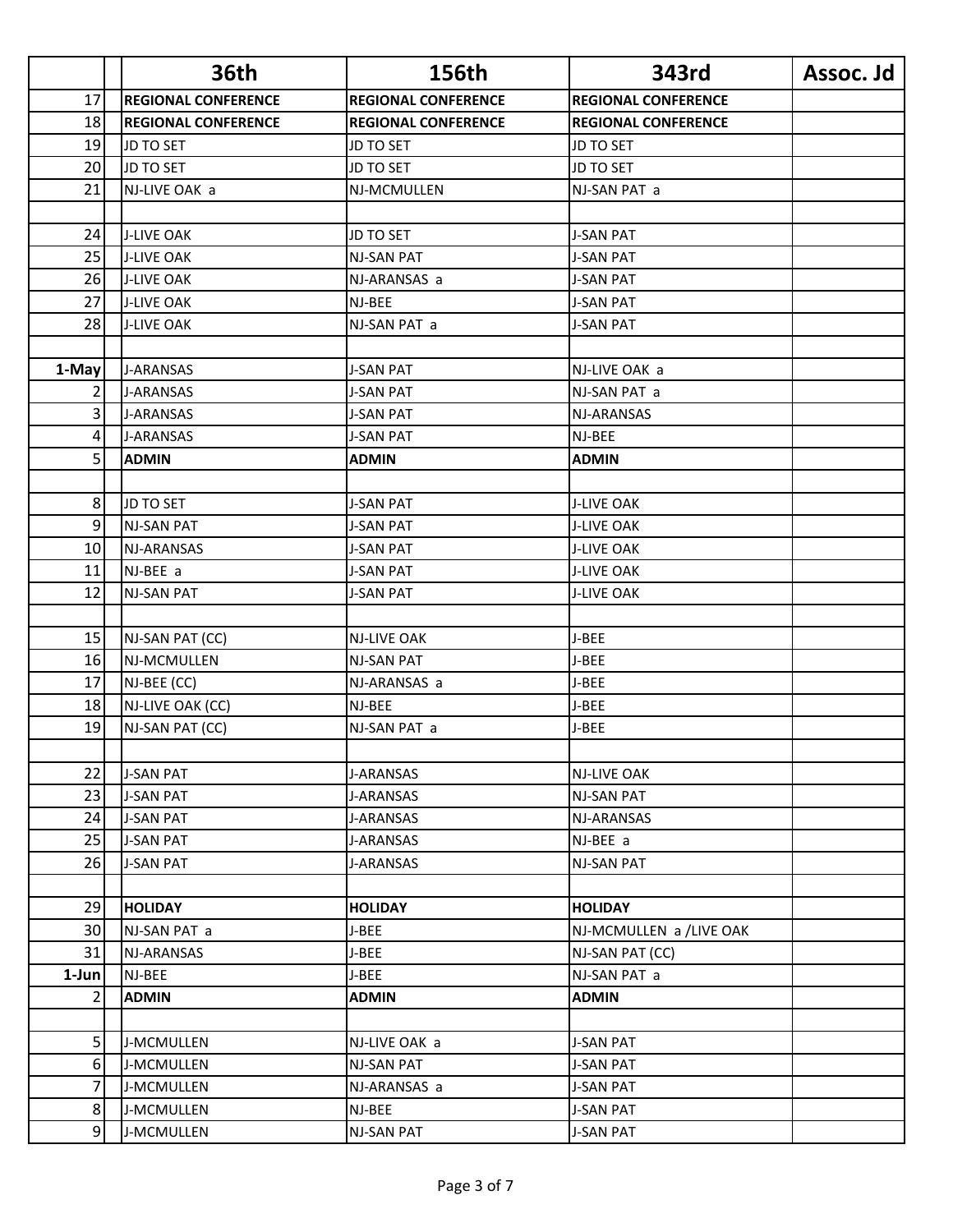|       | <b>36th</b>                    | 156th                   | 343rd                          | Assoc. Jd |
|-------|--------------------------------|-------------------------|--------------------------------|-----------|
| 12    | <b>J-ARANSAS</b>               | <b>J-LIVE OAK</b>       | <b>JD TO SET</b>               |           |
| 13    | J-ARANSAS                      | <b>J-LIVE OAK</b>       | <b>NJ-SAN PAT</b>              |           |
| 14    | <b>J-ARANSAS</b>               | <b>J-LIVE OAK</b>       | NJ-ARANSAS                     |           |
| 15    | <b>J-ARANSAS</b>               | <b>J-LIVE OAK</b>       | NJ-BEE a                       |           |
| 16    | J-ARANSAS                      | <b>J-LIVE OAK</b>       | NJ-SAN PAT                     |           |
|       |                                |                         |                                |           |
| 19    | <b>HOLIDAY</b>                 | <b>HOLIDAY</b>          | <b>HOLIDAY</b>                 |           |
| 20    | <b>NJ-LIVE OAK</b>             | DISTRICT COURT RESERVED | J-BEE                          |           |
| 21    | NJ-ARANSAS a                   | DISTRICT COURT RESERVED | J-BEE                          |           |
| 22    | NJ-BEE                         | DISTRICT COURT RESERVED | J-BEE                          |           |
| 23    | NJ-SAN PAT a                   | DISTRICT COURT RESERVED | J-BEE                          |           |
|       |                                |                         |                                |           |
| 26    | <b>J-SAN PAT</b>               | <b>NJ-LIVE OAK</b>      | <b>J-ARANSAS</b>               |           |
| 27    | <b>J-SAN PAT</b>               | <b>NJ-SAN PAT</b>       | <b>J-ARANSAS</b>               |           |
| 28    | <b>J-SAN PAT</b>               | NJ-ARANSAS              | <b>J-ARANSAS</b>               |           |
| 29    | <b>J-SAN PAT</b>               | NJ-BEE                  | <b>J-ARANSAS</b>               |           |
| 30    | <b>J-SAN PAT</b>               | <b>NJ-SAN PAT</b>       | J-ARANSAS                      |           |
|       |                                |                         |                                |           |
| 3-Jul | JD TO SET                      | JD TO SET               | <b>JD TO SET</b>               |           |
| 4     | <b>HOLIDAY</b>                 | <b>HOLIDAY</b>          | <b>HOLIDAY</b>                 |           |
| 5     | JD TO SET                      | <b>JD TO SET</b>        | <b>JD TO SET</b>               |           |
| 6     | NJ-BEE                         | NJ-SAN PAT a            | NJ-LIVE OAK a                  |           |
| 7     | <b>ADMIN</b>                   | <b>ADMIN</b>            | <b>ADMIN</b>                   |           |
|       |                                |                         |                                |           |
| 10    | NJ-McMULLEN (GJ)               | <b>J-SAN PAT</b>        | <b>J-LIVE OAK</b>              |           |
| 11    | NJ-SAN PAT                     | <b>J-SAN PAT</b>        | <b>J-LIVE OAK</b>              |           |
| 12    | NJ-ARANSAS                     | <b>J-SAN PAT</b>        | <b>J-LIVE OAK</b>              |           |
| 13    | NJ-BEE                         | <b>J-SAN PAT</b>        | <b>J-LIVE OAK</b>              |           |
| 14    | <b>NJ-SAN PAT</b>              | <b>J-SAN PAT</b>        | J-LIVE OAK (GJ)                |           |
|       |                                |                         |                                |           |
| 17    | NJ-BEE (GJ) (CC)               | NJ-LIVE OAK             | <b>DISTRICT COURT RESERVED</b> |           |
| 18    | NJ-ARANSAS (CC)                | NJ-SAN PAT (GJ)         | DISTRICT COURT RESERVED        |           |
| 19    | NJ-LIVE OAK (CC)               | NJ-ARANSAS (GJ)         | DISTRICT COURT RESERVED        |           |
| 20    | NJ-SAN PAT (CC)                | NJ-BEE a                | DISTRICT COURT RESERVED        |           |
| 21    | NJ-SAN PAT (CC)                | NJ-SAN PAT a            | DISTRICT COURT RESERVED        |           |
|       |                                |                         |                                |           |
| 24    | J-BEE                          | J-SAN PAT               | NJ-LIVE OAK a                  |           |
| 25    | J-BEE                          | <b>J-SAN PAT</b>        | NJ-SAN PAT                     |           |
| 26    | J-BEE                          | <b>J-SAN PAT</b>        | NJ-ARANSAS                     |           |
| 27    | J-BEE                          | <b>J-SAN PAT</b>        | NJ-BEE                         |           |
| 28    | J-BEE                          | <b>J-SAN PAT</b>        | <b>NJ-SAN PAT</b>              |           |
|       |                                |                         |                                |           |
| 31    | <b>DISTRICT COURT RESERVED</b> | NJ-SAN PAT a            | <b>J-LIVE OAK</b>              |           |
| 1-Aug | <b>DISTRICT COURT RESERVED</b> | NJ-ARANSAS              | J-LIVE OAK                     |           |
| 2     | DISTRICT COURT RESERVED        | NJ-MCMULLEN a           | <b>J-LIVE OAK</b>              |           |
| 3     | DISTRICT COURT RESERVED        | NJ-BEE                  | <b>J-LIVE OAK</b>              |           |
| 4     | <b>ADMIN</b>                   | ADMIN                   | <b>ADMIN</b>                   |           |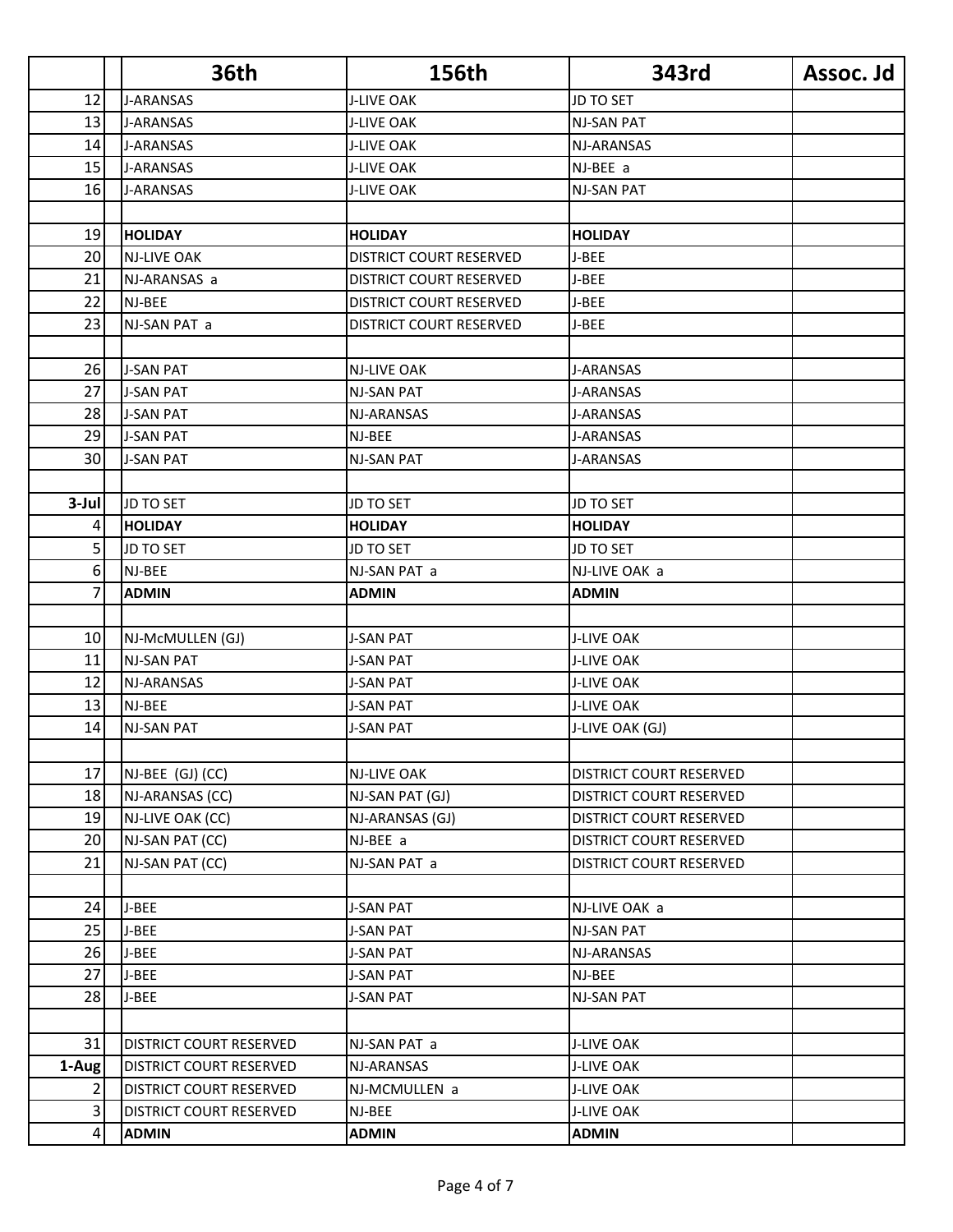|        | <b>36th</b>                | 156th                      | 343rd                      | Assoc. Jd |
|--------|----------------------------|----------------------------|----------------------------|-----------|
| 7      | <b>NJ-LIVE OAK</b>         | J-McMULLEN                 | <b>J-SAN PAT</b>           |           |
| 8      | <b>NJ-SAN PAT</b>          | J-McMULLEN                 | <b>J-SAN PAT</b>           |           |
| 9      | NJ-ARANSAS                 | J-McMULLEN                 | <b>J-SAN PAT</b>           |           |
| 10     | NJ-BEE a                   | J-McMULLEN                 | <b>J-SAN PAT</b>           |           |
| 11     | NJ-SAN PAT a               | J-McMULLEN                 | <b>J-SAN PAT</b>           |           |
|        |                            |                            |                            |           |
| 14     | <b>J-SAN PAT</b>           | J-BEE                      | <b>NJ-LIVE OAK</b>         |           |
| 15     | <b>J-SAN PAT</b>           | J-BEE                      | <b>NJ-SAN PAT</b>          |           |
| 16     | <b>J-SAN PAT</b>           | J-BEE                      | NJ-ARANSAS a               |           |
| 17     | <b>J-SAN PAT</b>           | J-BEE                      | NJ-BEE                     |           |
| 18     | <b>J-SAN PAT</b>           | J-BEE                      | NJ-SAN PAT a               |           |
|        |                            |                            |                            |           |
| 21     | <b>NJ-LIVE OAK</b>         | <b>J-ARANSAS</b>           | <b>J-SAN PAT</b>           |           |
| 22     | <b>NJ-SAN PAT</b>          | <b>J-ARANSAS</b>           | <b>J-SAN PAT</b>           |           |
| 23     | <b>NJ-ARANSAS</b>          | <b>J-ARANSAS</b>           | <b>J-SAN PAT</b>           |           |
| 24     | NJ-BEE a                   | <b>J-ARANSAS</b>           | <b>J-SAN PAT</b>           |           |
| 25     | NJ-SAN PAT a               | J-ARANSAS                  | <b>J-SAN PAT</b>           |           |
|        |                            |                            |                            |           |
| 28     | <b>J-SAN PAT</b>           | NJ-MCMULLEN/LIVE OAK       | J-BEE                      |           |
| 29     | <b>J-SAN PAT</b>           | <b>NJ-SAN PAT</b>          | J-BEE                      |           |
| 30     | <b>J-SAN PAT</b>           | NJ-ARANSAS                 | J-BEE                      |           |
| 31     | <b>J-SAN PAT</b>           | NJ-BEE                     | J-BEE                      |           |
| 1-Sep  | <b>ADMIN</b>               | <b>ADMIN</b>               | <b>ADMIN</b>               |           |
|        |                            |                            |                            |           |
| 4      | <b>HOLIDAY</b>             | <b>HOLIDAY</b>             | <b>HOLIDAY</b>             |           |
| 5      | NJ-BEE                     | NJ-SAN PAT a               | NJ-ARANSAS a               |           |
| 6      | <b>JUDICIAL CONFERENCE</b> | <b>JUDICIAL CONFERENCE</b> | <b>JUDICIAL CONFERENCE</b> |           |
| 7<br>8 | <b>JUDICIAL CONFERENCE</b> | <b>JUDICIAL CONFERENCE</b> | <b>JUDICIAL CONFERENCE</b> |           |
|        | <b>JUDICIAL CONFERENCE</b> | <b>JUDICIAL CONFERENCE</b> | <b>JUDICIAL CONFERENCE</b> |           |
| 11     | <b>NJ-LIVE OAK</b>         | <b>J-SAN PAT</b>           | J-ARANSAS                  |           |
| 12     | NJ-SAN PAT                 | <b>J-SAN PAT</b>           | <b>J-ARANSAS</b>           |           |
| 13     | NJ-ARANSAS                 | <b>J-SAN PAT</b>           | J-ARANSAS                  |           |
| 14     | NJ-BEE a                   | J-SAN PAT                  | J-ARANSAS                  |           |
| 15     | NJ-SAN PAT a               | <b>J-SAN PAT</b>           | J-ARANSAS                  |           |
|        |                            |                            |                            |           |
| 18     | <b>J-SAN PAT</b>           | NJ-LIVE OAK a              | J-BEE                      |           |
| 19     | <b>J-SAN PAT</b>           | <b>NJ-SAN PAT</b>          | J-BEE                      |           |
| 20     | <b>J-SAN PAT</b>           | NJ-ARANSAS                 | J-BEE                      |           |
| 21     | <b>J-SAN PAT</b>           | NJ-BEE                     | J-BEE                      |           |
| 22     | <b>J-SAN PAT</b>           | NJ-SAN PAT a               | J-BEE                      |           |
|        |                            |                            |                            |           |
| 25     | <b>J-SAN PAT</b>           | <b>J-LIVE OAK</b>          | NJ-McMULLEN                |           |
| 26     | <b>J-SAN PAT</b>           | J-LIVE OAK                 | <b>NJ-SAN PAT</b>          |           |
| 27     | <b>J-SAN PAT</b>           | <b>J-LIVE OAK</b>          | NJ-ARANSAS                 |           |
| 28     | <b>J-SAN PAT</b>           | <b>J-LIVE OAK</b>          | NJ-BEE                     |           |
| 29     | <b>J-SAN PAT</b>           | J-LIVE OAK                 | NJ-SAN PAT a               |           |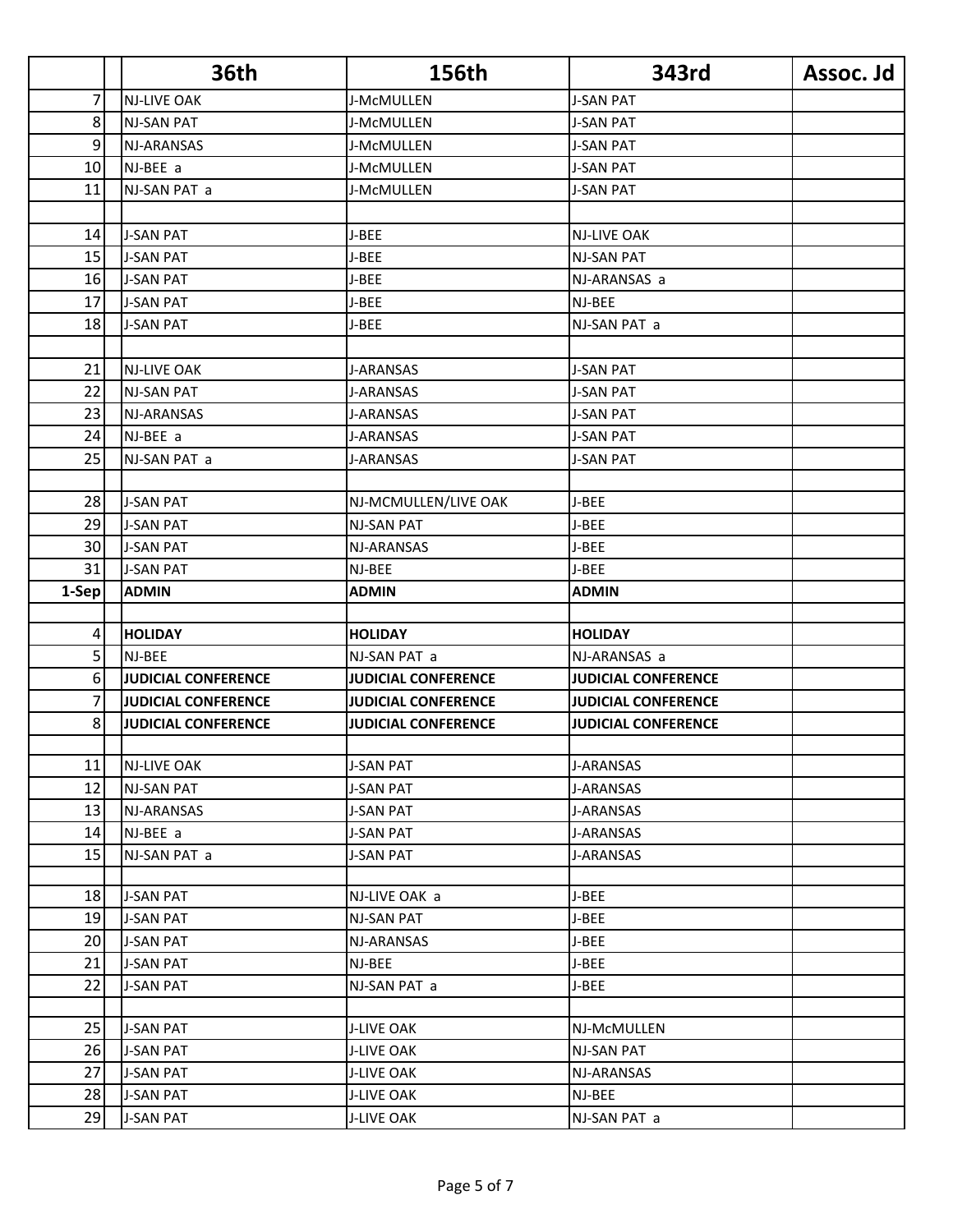|         | <b>36th</b>                    | 156th                          | 343rd                   | Assoc. Jd. |
|---------|--------------------------------|--------------------------------|-------------------------|------------|
| $2-Oct$ | <b>NJ-LIVE OAK</b>             | <b>J-SAN PAT</b>               | NJ-BEE (CC)             |            |
| 3       | NJ-SAN PAT                     | <b>J-SAN PAT</b>               | NJ-ARANSAS (CC)         |            |
| 4       | NJ-ARANSAS a                   | <b>J-SAN PAT</b>               | NJ-LIVE OAK (CC)        |            |
| 5       | NJ-BEE                         | <b>J-SAN PAT</b>               | <b>NJ-SAN PAT</b>       |            |
| 6       | <b>ADMIN</b>                   | <b>ADMIN</b>                   | <b>ADMIN</b>            |            |
|         |                                |                                |                         |            |
| 9       | JD TO SET                      | <b>JD TO SET</b>               | JD TO SET               |            |
| 10      | <b>DISTRICT COURT RESERVED</b> | NJ-LIVE OAK a                  | <b>J-ARANSAS</b>        |            |
| 11      | <b>DISTRICT COURT RESERVED</b> | NJ-ARANSAS                     | J-ARANSAS               |            |
| 12      | <b>DISTRICT COURT RESERVED</b> | NJ-BEE                         | J-ARANSAS               |            |
| 13      | <b>DISTRICT COURT RESERVED</b> | <b>NJ-SAN PAT</b>              | <b>J-ARANSAS</b>        |            |
|         |                                |                                |                         |            |
| 16      | <b>J-LIVE OAK</b>              | NJ-BEE (CC)                    | NJ-MCMULLEN a           |            |
| 17      | <b>J-LIVE OAK</b>              | NJ-ARANSAS (CCO                | <b>NJ-SAN PAT</b>       |            |
| 18      | <b>J-LIVE OAK</b>              | NJ-SAN PAT (CC)                | NJ-ARANSAS              |            |
| 19      | <b>J-LIVE OAK</b>              | NJ-SAN PAT (CC)                | NJ-BEE                  |            |
| 20      | <b>J-LIVE OAK</b>              | NJ-BEE (CC)                    | NJ-SAN PAT a            |            |
|         |                                |                                |                         |            |
| 23      | <b>NJ-LIVE OAK</b>             | <b>J-SAN PAT</b>               | DISTRICT COURT RESERVED |            |
| 24      | <b>NJ-SAN PAT</b>              | J-SAN PAT                      | DISTRICT COURT RESERVED |            |
| 25      | NJ-ARANSAS a                   | <b>J-SAN PAT</b>               | DISTRICT COURT RESERVED |            |
| 26      | NJ-BEE                         | <b>J-SAN PAT</b>               | DISTRICT COURT RESERVED |            |
| 27      | <b>NJ-SAN PAT</b>              | <b>J-SAN PAT</b>               | DISTRICT COURT RESERVED |            |
|         |                                |                                |                         |            |
| 30      | <b>J-ARANSAS</b>               | <b>NJ-LIVE OAK</b>             | J-MCMULLEN              |            |
| 31      | <b>J-ARANSAS</b>               | <b>NJ-SAN PAT</b>              | J-MCMULLEN              |            |
| 1-Nov   | <b>J-ARANSAS</b>               | NJ-ARANSAS                     | J-MCMULLEN              |            |
| 2       | <b>J-ARANSAS</b>               | NJ-BEE                         | J-MCMULLEN              |            |
| 3       | <b>ADMIN</b>                   | <b>ADMIN</b>                   | <b>ADMIN</b>            |            |
|         |                                |                                |                         |            |
| 6       | J-BEE                          | <b>DISTRICT COURT RESERVED</b> | <b>NJ-LIVE OAK</b>      |            |
| 7       | J-BEE                          | DISTRICT COURT RESERVED        | NJ-SAN PAT a            |            |
| 8       | J-BEE                          | <b>DISTRICT COURT RESERVED</b> | NJ-ARANSAS a            |            |
| 9       | J-BEE                          | DISTRICT COURT RESERVED        | NJ-BEE                  |            |
| 10      | <b>HOLIDAY</b>                 | <b>HOLIDAY</b>                 | <b>HOLIDAY</b>          |            |
|         |                                |                                |                         |            |
| 13      | <b>NJ-LIVE OAK</b>             | J-ARANSAS                      | <b>J-SAN PAT</b>        |            |
| 14      | <b>NJ-SAN PAT</b>              | J-ARANSAS                      | <b>J-SAN PAT</b>        |            |
| 15      | NJ-ARANSAS                     | J-ARANSAS                      | <b>J-SAN PAT</b>        |            |
| 16      | NJ-BEE                         | J-ARANSAS                      | <b>J-SAN PAT</b>        |            |
| 17      | NJ-SAN PAT                     | J-ARANSAS                      | <b>J-SAN PAT</b>        |            |
|         |                                |                                |                         |            |
| 20      | <b>NJ-SAN PAT</b>              | NJ-LIVE OAK a                  | NJ-McMULLEN             |            |
| 21      | NJ-BEE                         | NJ-SAN PAT a                   | NJ-ARANSAS              |            |
| 22      | JD TO SET                      | <b>JD TO SET</b>               | <b>JD TO SET</b>        |            |
| 23      | <b>HOLIDAY</b>                 | <b>HOLIDAY</b>                 | <b>HOLIDAY</b>          |            |
| 24      | <b>HOLIDAY</b>                 | <b>HOLIDAY</b>                 | <b>HOLIDAY</b>          |            |